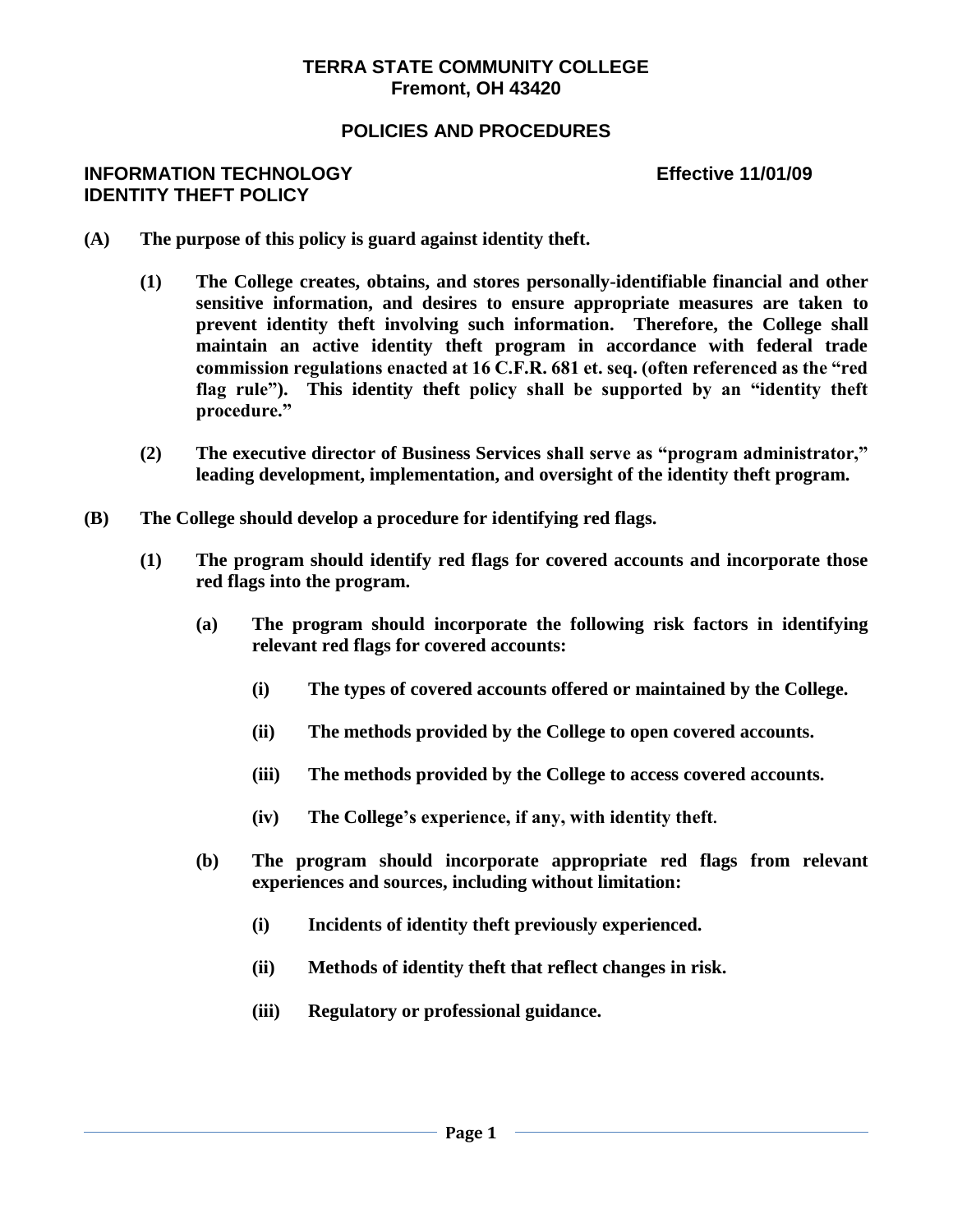#### **TERRA STATE COMMUNITY COLLEGE Fremont, OH 43420**

## **POLICIES AND PROCEDURES**

#### **INFORMATION TECHNOLOGY Effective 11/01/09 IDENTITY THEFT POLICY**

- **(c) As appropriate, the program shall include relevant red flags from the following categories of risk factors:**
	- **(i) Alerts, notifications, or other warnings received from consumer reporting agencies or service providers, such as fraud detection services.**
	- **(ii) The presentation of suspicious documents.**
	- **(iii) The presentation of suspicious personal identifying information.**
	- **(iv) The unusual use of, or other suspicious activity related to, a covered account.**
	- **(v) Notice from customers, employees, students, victims of identity theft, law enforcement authorities, or other persons regarding possible identity theft in connection with covered accounts.**
- **(C) The College will detect and respond to red flags.**

**The College's identity theft procedure should address the detection of red flags in connection with the opening of new covered accounts and existing covered accounts. The identity theft procedure should provide for appropriate responses to detected red flags to prevent and mitigate identity theft. The responses should be commensurate with the degree of risk posed.**

**(D) The College will update the identity theft program.**

**The College should periodically, and at least annually, update the identity theft program (including the identity theft policy and procedure), in accordance with appropriate factors, which may include:**

- **(1) The experiences of the organization with identity theft.**
- **(2) Changes in methods of identity theft.**
- **(3) Changes in methods to detect, prevent and mitigate identity theft.**
- **(4) Changes in the types of accounts that the organization offers or maintains.**